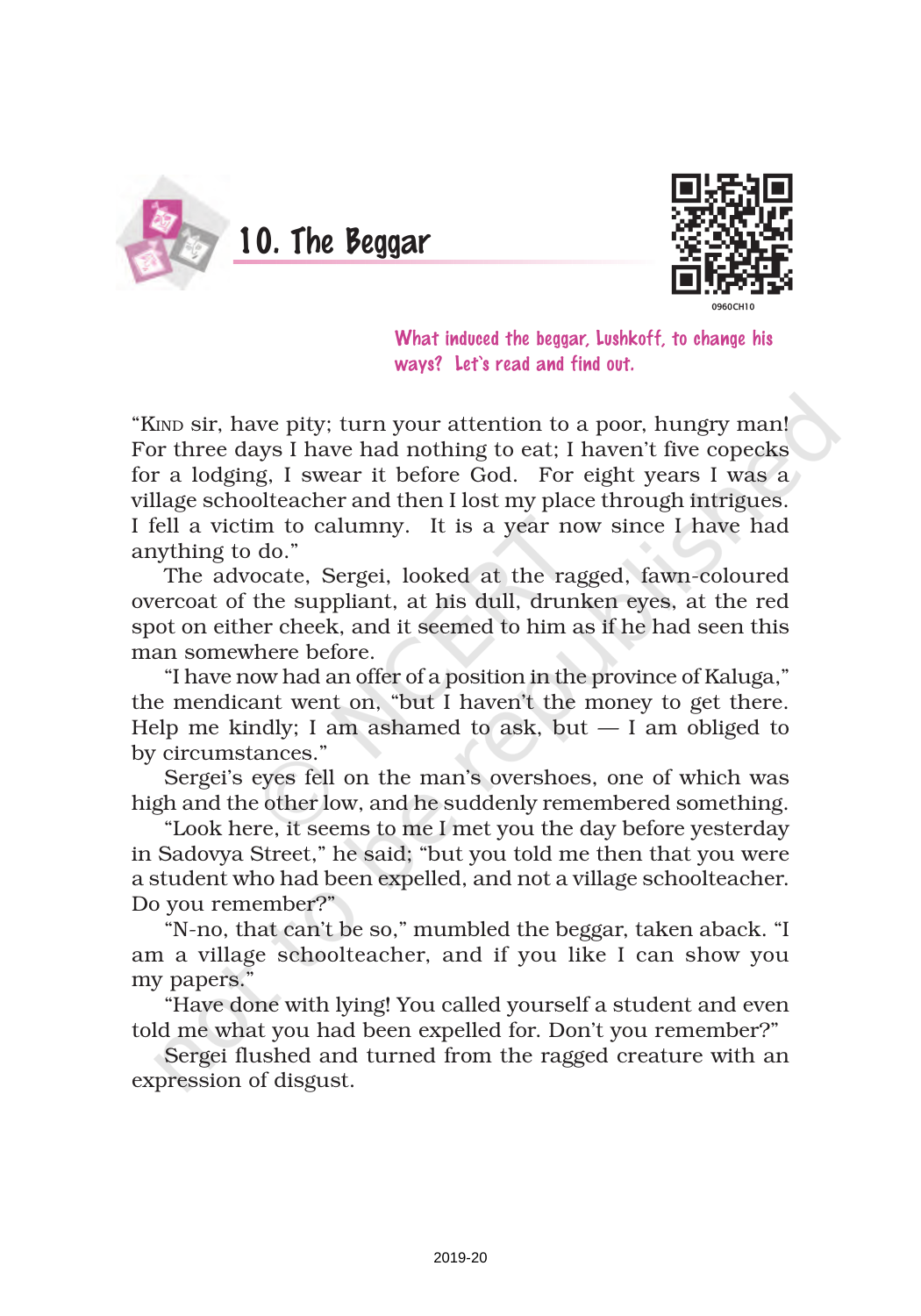"This is dishonesty, my dear sir!" he cried angrily. "This is swindling — I shall send the police for you, damn you!"

"Sir!" he said, laying his hand on his heart, "the fact is I was lying! I am neither a student nor a schoolteacher. All that was fiction. Formerly I sang in a Russian choir and was sent away for drunkenness. But what else can I do? I can't get along without lying. No one will give me anything when I tell the truth, what can I do?"

"What can you do? You ask what you can do?" cried Sergei, coming close to him. "Work! That's what you can do! You must work!"

"Work — yes. I know that myself; but where can I find work?" "How would you like to chop wood for me?"

"I wouldn't refuse to do that, but in these days even skilled wood-cutters find themselves sitting without bread."

"Will you come and chop wood for me?"

"Yes sir, I will."

"Very well; we'll soon find out."

Sergei hastened along, rubbing his hands. He called his cook out of the kitchen.

"Here, Olga," he said, "take this gentleman into the wood-shed and let him chop wood."

The scarecrow of a beggar shrugged his shoulders, as if in perplexity, and went irresolutely after the cook. It was obvious from his gait that he had not consented to go and chop wood because he was hungry and wanted work, but simply from pride and shame and because he had been trapped by his own words. It was obvious, too, that his strength had been undermined by vodka and that he was unhealthy and did not feel the slightest inclination for toil.

Sergei hurried into the dining-room. From its windows one could see the wood-shed and everything that went on in the yard. Standing at the window, Sergei saw the cook and the beggar come out into the yard by the back door and make their way across the dirty snow to the shed. Olga glared wrathfully at her companion, shoved him aside with her elbow, unlocked the shed, and angrily banged the door.



The Beggar/ 63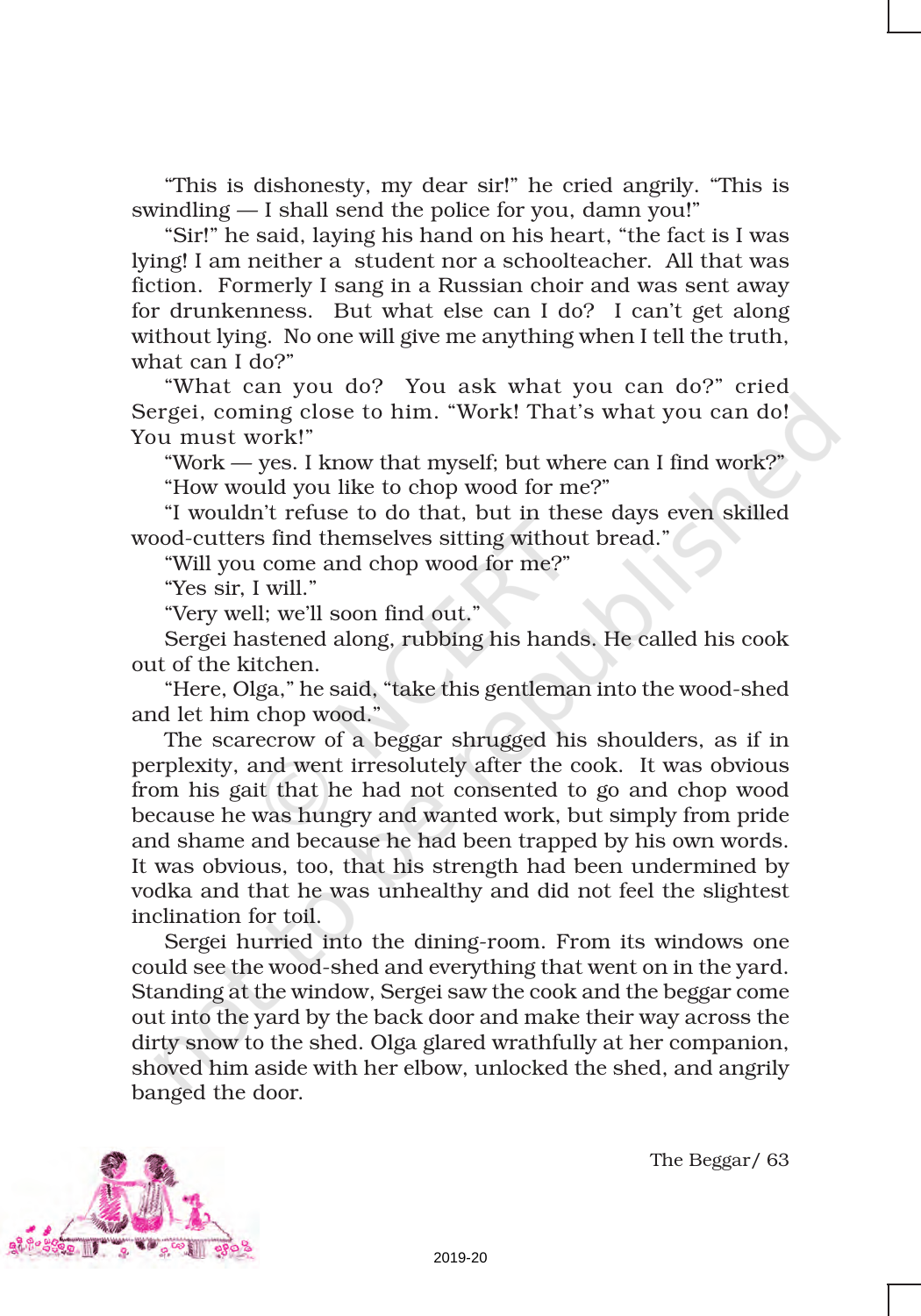

Next he saw the pseudo-teacher seat himself on a log and become lost in thought with his red cheeks resting on his fists. The woman flung down an axe at his feet, spat angrily, and, judging from the expression of her lips, began to scold him. The beggar irresolutely pulled a billet of wood towards him, set it up between his feet, and tapped it feebly with the axe. The billet wavered and fell down. The beggar again pulled it to him, blew on his freezing hands, and tapped it with his axe cautiously, as if afraid of hitting his overshoe or of cutting off his finger; the stick of wood again fell to the ground.

Sergei's anger had vanished and he now began to feel a little sorry and ashamed of himself for having set a spoiled, drunken, perhaps sick man to work at menial labour in the cold.

An hour later Olga came in and announced that the wood had all been chopped.

"Good! Give him half a rouble," said Sergei. "If he wants to he can come back and cut wood on the first day of each month. We can always find work for him."

On the first of the month the waif made his appearance and again earned half a rouble, although he could barely stand on his legs. From that day on he often appeared in the yard and every

64 / Moments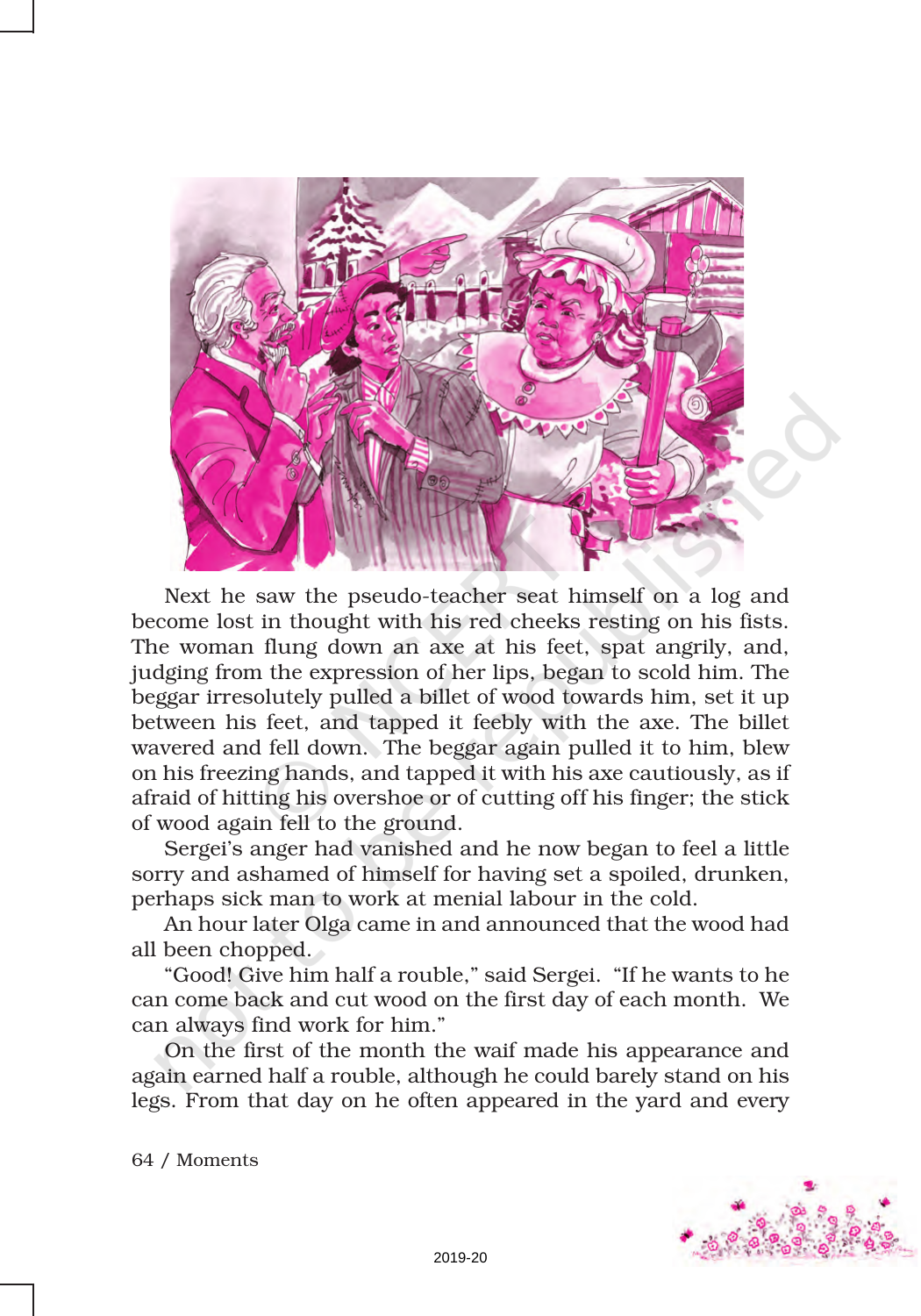time work was found for him. Now he would shovel snow, now put the wood-shed in order, now beat the dust out of rugs and mattresses. Every time he received from twenty to forty copecks, and once, even a pair of old trousers were sent out to him.

When Sergei moved into another house he hired him to help in the packing and hauling of the furniture. This time the waif was sober, gloomy, and silent. He hardly touched the furniture, and walked behind the wagons hanging his head, not even making a pretence of appearing busy. He only shivered in the cold and became embarrassed when the carters jeered at him for his idleness, his feebleness, and his tattered, fancy overcoat. After the moving was over Sergei sent for him.

"Well, I am happy that my words have taken effect,'" he said, handing him a rouble. "Here's for your pains. I see you are sober and have no objection to work. What is your name?'"

"Lushkoff."

"Well, Lushkoff, I can now offer you some other, cleaner employment. Can you write?'"

"I can."

"Then take this letter to a friend of mine tomorrow and you will be given some copying to do. Work hard, don't drink, and remember what I have said to you. Goodbye!"

Pleased at having put a man on the right path, Sergei tapped Lushkoff kindly on the shoulder and even gave him his hand at parting. Lushkoff took the letter, and from that day forth came no more to the yard for work.

Two years went by. Then one evening, as Sergei was standing at the ticket window of a theatre paying for his seat, he noticed a little man beside him with a coat collar of curly fur and a worn sealskin cap. This little individual timidly asked the ticket seller for a seat in the gallery and paid for it in copper coins.

"Lushkoff, is that you?" cried Sergei, recognising in the little man his former wood-chopper. "How are you? What are you doing? How is everything with you?"

"All right. I am a notary now and am paid thirty-five roubles a month."



The Beggar/ 65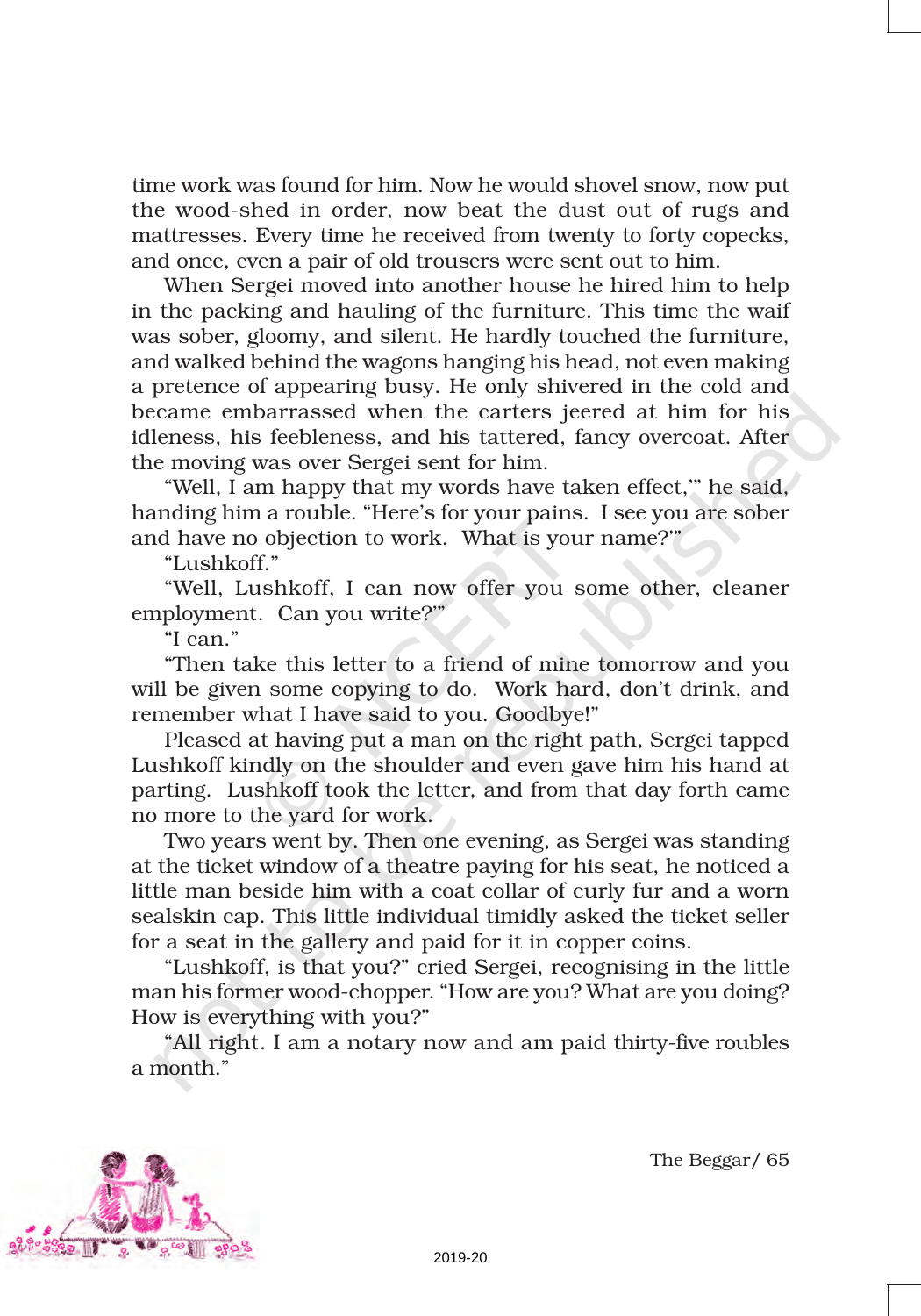"Thank Heaven! That's fine! I am delighted for your sake. I am very, very glad, Lushkoff. You see, you are my godson, in a sense. I gave you a push along the right path, you know. Do you remember what a roasting I gave you, eh? I nearly had you sinking into the ground at my feet that day. Thank you, old man, for not forgetting my words."

"Thank you, too." said Lushkoff. "If I hadn't come to you then I might still have been calling myself a teacher or a



student to this day. Yes, by flying to your protection I dragged myself out of a pit."

"I am very glad, indeed."

"Thank you for your kind words and deeds. I am very grateful to you and to your cook. God bless that good and noble woman! You spoke finely then, and I shall be indebted to you to my dying day; but, strictly speaking, it was your cook, Olga, who saved me."

"How is that?"

"When I used to come to your house to chop wood she used to begin: 'Oh, you sot, you! Oh, you miserable creature! There's nothing for you but ruin.' And then she would sit down opposite me and grow sad, look into my face and weep. 'Oh, you unlucky man! There is no pleasure for you in this world and there will be none in the world to come. You drunkard! You will burn in hell. Oh, you unhappy one!' And so she would carry on, you know, in that strain. I can't tell you how much misery she suffered, how many tears she shed for my sake. But the chief thing was — she

66 / Moments

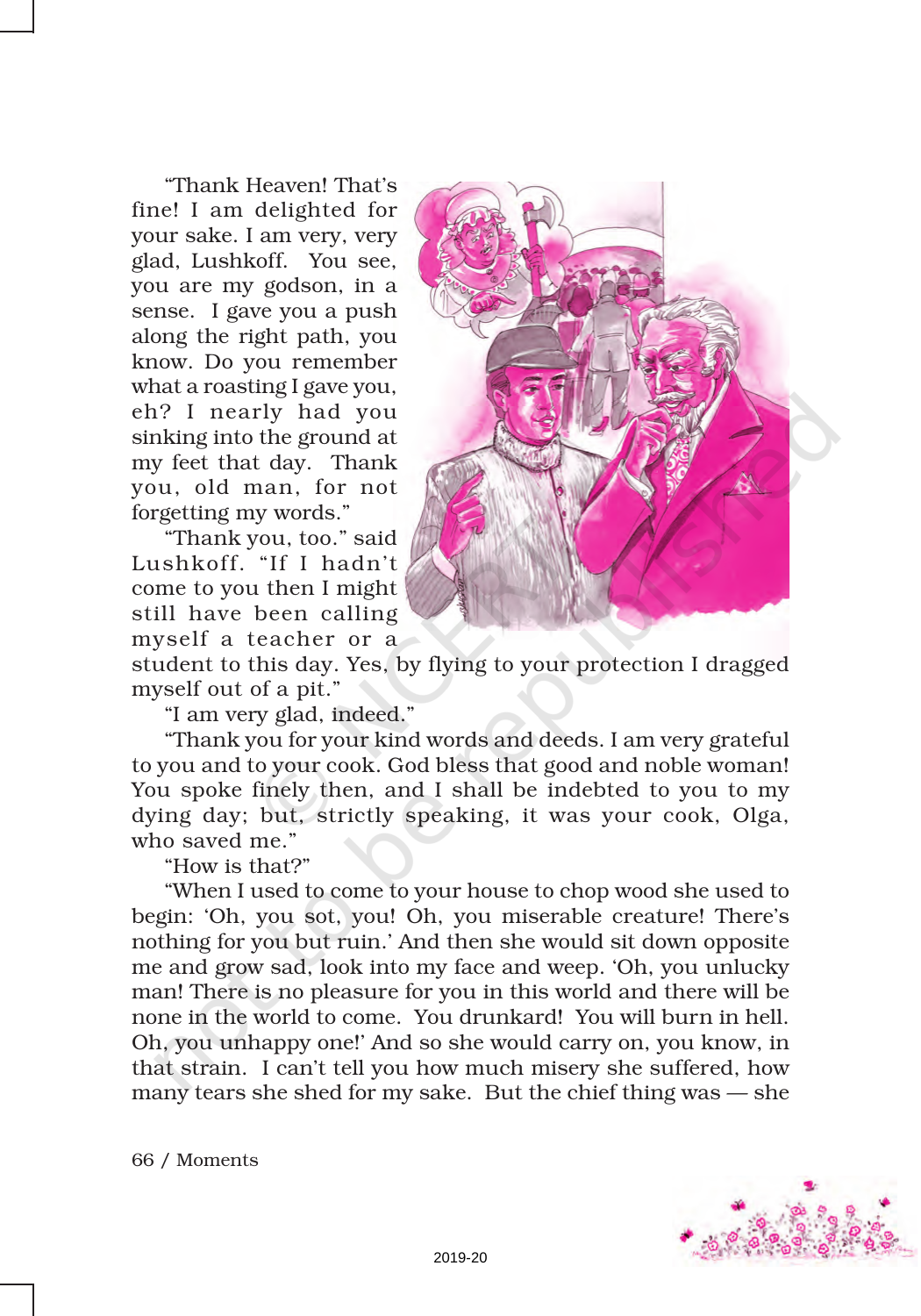used to chop the wood for me. Do you know, sir, that I did not chop one single stick of wood for you? She did it all. Why this saved me, why I changed, why I stopped drinking at the sight of her I cannot explain. I only know that, owing to her words and noble deeds, a change took place in my heart; she set me right and I shall never forget it. However, it is time to go now; there goes the bell." Lushkoff bowed and departed to the gallery.

ANTON CHEKHOV

## **Glossary**

- copeck (also spelt kopeck): Russian coin equal to one hundredth of a rouble
- **calumny:** the making of false and defamatory statements about someone in order to damage his/her reputation
- suppliant (or supplicant): a person making a humble plea to someone in power or authority

mendicant: beggar

swindling: cheating a person of money

**perplexity:** state of being puzzled; bewilderment

**irresolutely:** hesitantly; undecidedly

**billet:** here, a thick piece of wood

waif: a homeless person

shovel: remove snow with a shovel (a tool resembling a spade with a broad blade and typically upturned sides)

**roasting** (an informal or humorous word): here, scolding sot: a habitual drunkard

## **E THINK ABOUT IT**

- 1. Has Lushkoff become a beggar by circumstance or by choice?
- 2. What reasons does he give to Sergei for his telling lies?
- 3. Is Lushkoff a willing worker? Why, then, does he agree to chop wood for Sergei?



The Beggar/ 67